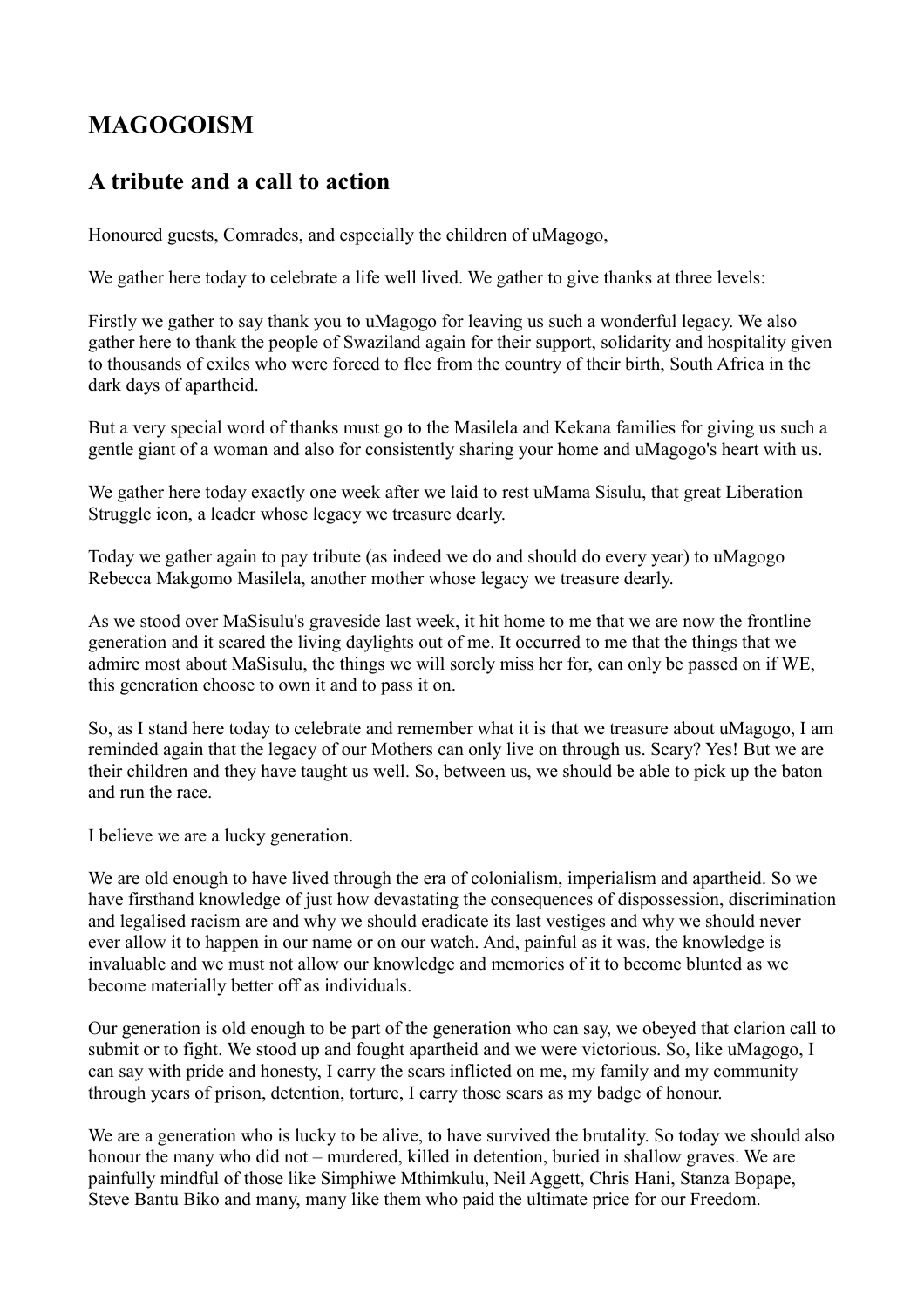But we are also a generation who are still young enough to be part of building a very different future. This is a huge privilege and it excites me greatly. But this privilege also implies responsibilities. It is our generation that has to shape what a post colonial, post apartheid Africa will look like. This is a terrifying thought, because our Elders are leaving us one by one. Slowly but surely WE have to pick up the baton. WE have to provide leadership. WE are now the Frontline Generation.

So, today I want to engage with you to get us all thinking about what legacy WE will leave behind. As we gather here today to celebrate a life so well lived, a mother whose heart and home was so filled with love, compassion and courage, we should know that the best tribute we can pay to our great mothers and fathers will be to live our lives in such a manner that we emulate them and that we leave our countries, our continent and indeed the world in an even better shape than they left it. As clichéd as it sounds, WE need to be the change we want to see.

Having lived through quite a few things, we are "People of a certain Age". And "People of a Certain Age" (in every generation) tend to look at the next generation with great judgement and criticism. We spend a lot of time bemoaning their behaviour, their music, their clothes, their values, etc. I suspect that if we debated the veracity of this we could be here next month. But I DO want to challenge all of us by asking the question: Whose children are these unruly youths? Ought we not to take more responsibility to shape what the next generation will turn out to be. Are we not mainly who we are because of how we were brought up? Were we not shaped, moulded to become the upright citizens we consider ourselves to be through the support, the discipline and the examples of those who walked before us? Let us step up to the plate and shoulder our responsibilities to grow the next generation.

There is no doubt that the country of uMagogo's birth is indeed a better place today and we are grateful that our Mother lived long enough to usher in democracy and to see how her well brought up children and grandchildren are using the new opportunities presented to them under democracy. Today South Africa is considered to be a leading nation globally. We can be proud that we are invited to join many prestigious fora, unheard of and inaccessible to developing nations in the past. Our country's voice is listened to carefully in the multilateral fora.

Our economy is well run and by qualified people like those in the Masilela clan of whom we are immensely proud! Our constitution is universally acclaimed as a benchmark for the world. Our judicial system is held in high regard in South Africa and the world. We adhere to the rule of law. Our democracy is underpinned by regular free and fair elections that run better and better every time, thanks largely to three very smart women who must make uMagogo smile every time – uMama Dr Brigalia Bam Chairperson, uMama Thoko Mpulwana, Deputy Chairperson, sis Advocate Pansy Tlakula, CEO of the Independent Electoral Commission.

We must never underestimate what it means to have regular, free and fair elections where we can elect or remove leaders who constitute our parliament and government at various levels. We must have the right to decide who should lead us and we must insist that they remain faithful to the Constitution and The Bill of Rights that is the foundation of our pact as South Africans to live our lives as equals, as a nation regardless of race, gender, ability, sexual orientation, disability, class or creed.

Democracy is not a very complicated thing. It quite simply means that the right of every man or woman to elect and to be elected through a democratic process must be respected and cannot be proscribed. Not allowing this means your country and its system of governance is not sustainable in all respects: politically, socially, economically. Our history in South Africa should teach us that. The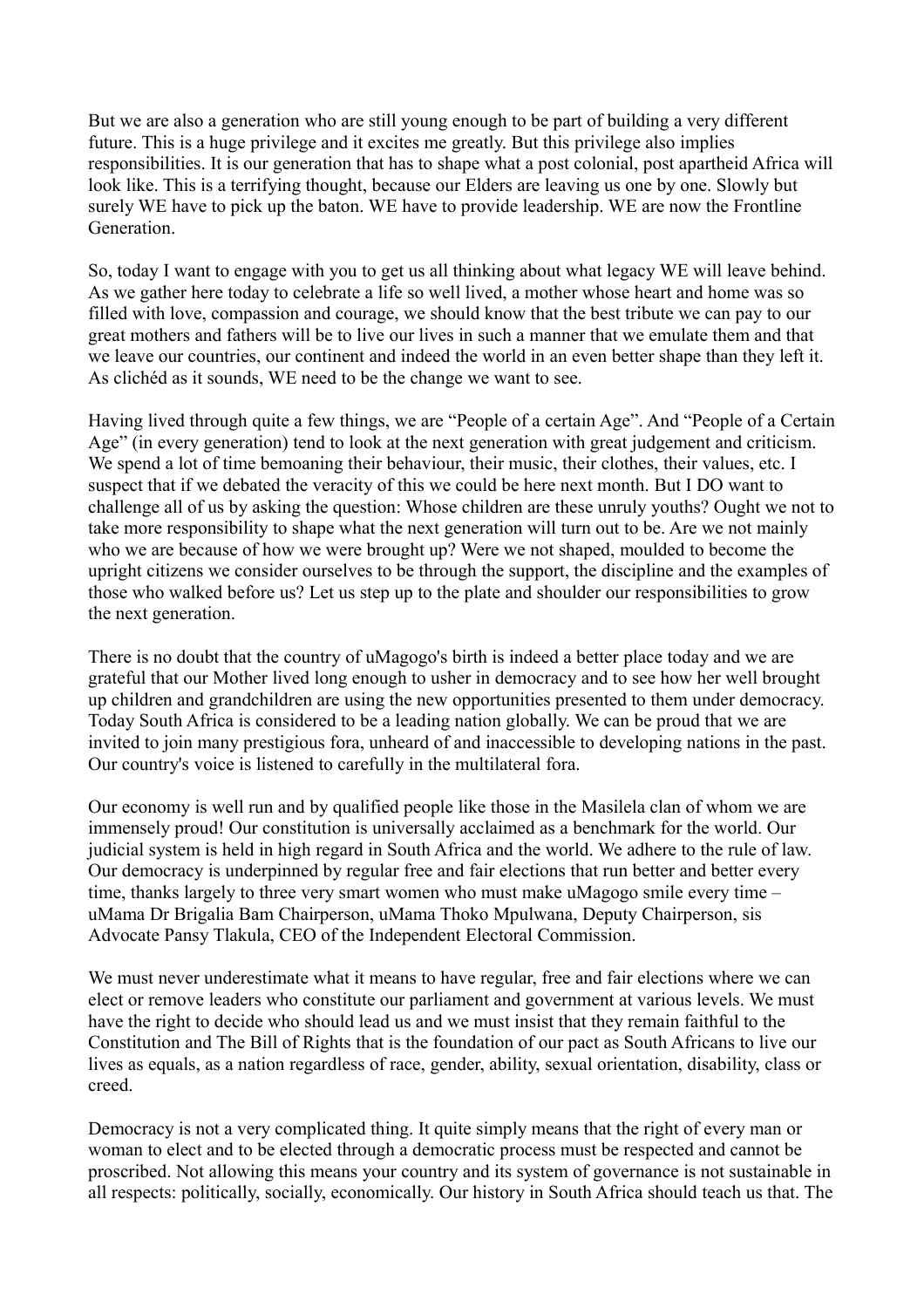events in North Africa, the Middle East and should teach us that. Citizens are refusing to accept that they cannot have this basic right.

What I found particularly striking about the events up North was the many people flying their national flag. The (largely) young people who took to the streets were at pains to state how much they loved their countries and that they did not want to leave their countries; they wanted to build a better future at home; they wanted to build a country they could be proud to claim citizenship of.

Recently in South Africa, we have seen a number of demonstrations where citizens have displayed their unhappiness and their anger at the fact that 17 years after democracy, they still did not have access to basic goods and services. And we who live in our comfortable homes, who drive nice cars, have food on our tables every day and whose children get the best education, we should not sleep easily with so much poverty around us.

So I want to make an appeal to all of us who lead in the public or private sectors, to look for, to listen, to learn and to respect the voices who are calling for more improvement in our democracies. As South Africans, we should take courage from the massive improvements we already have been able to bring about through democracy. Lets us take courage and acknowledge there is still much work and improved democracy can only be better for us.

But we must also be mindful of how South Africans have been challenged to embrace the other side of the coin. Democratic rights can only exist where people embrace responsibility. I want to raise, this notion of "service delivery". I believe it is a demeaning, disempowering and patronising term. Governments must be held accountable for spending our taxpayer's monies wisely and equitably. But there are many things that an active citizenry can and must do to ensure growth and development in our society and I believe we are not doing those things because we and our government have been caught in this unhealthy notion of citizens passively sitting waiting for all changes in their lives to be triggered and delivered by a Father Christmas called government. So, my message is to again say "VUKUZENZELE!" And the event of this weekend is a great example of this.

I want to make an appeal that those of us who have been beneficiaries of change and who have managed to seize the opportunities presented by democracy, to please LIFT AS WE RISE. We need to plough back. It is amazing how easy it is to make a difference.

I also want to ask that we assert and live by the values that uMagogo lived by. I want to use a word from our former First Lady Sis' Zanele Mbeki - "enoughness". I am sure it is grammatically very dodgy, but its essence is so profound. Our generation have to learn and teach that the essence of our lives cannot be about chasing more and more money and material things only, even at the expense of others. We have to take a stand against the crass materialism we sometimes see around us. To be a winning nation and continent, we have to bring up a generation of young people who are ambitious, highly inspirational and who are go-getters. But we have to bring them up to understand that no one is an island. One cannot prosper in a sea of poverty and deprivation. Things WILL come back to bite you. Success allows you to claim back power. Use that power to make a difference. Our Mothers did. You built us and gave us the tools to succeed.

I want to now bring praise to our parents for their embracing their responsibilities to build our families. Home was a place where values were learnt, protected and passed on. I believe that many of our social ills today are a consequence of the breakdown to a large measure of the family as a social unit. Many of us are bringing up children today. I appeal to you as husbands and wives, build your own relationships with love, care and respect for one another and for your children. You set an example to your children for how they will live their lives and their relationships. Also children who